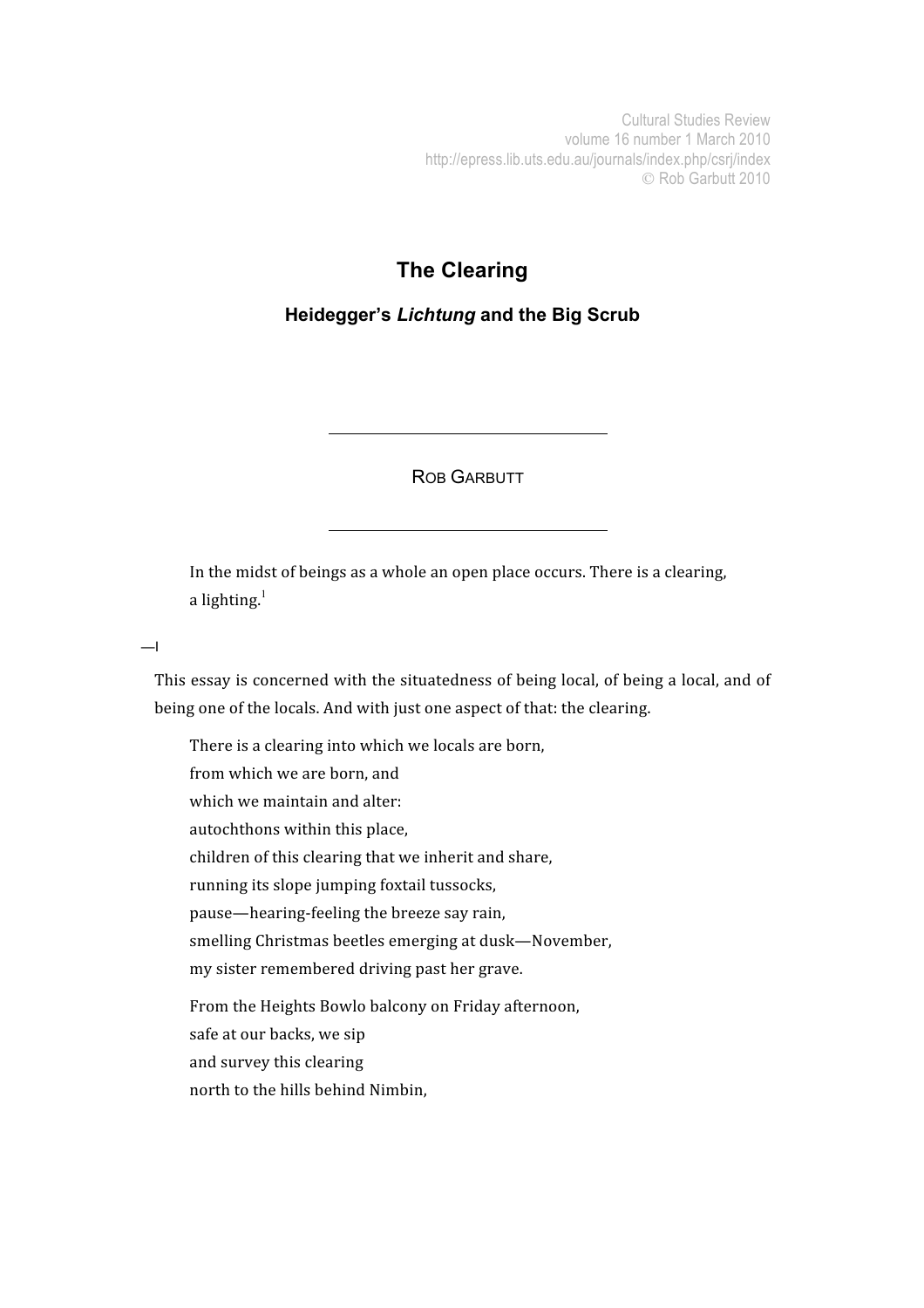encompassing, enclosing, cosy.

No
worries.
No
worries.

This essay is concerned with the situatedness of being local, of being a local, and of being one of the locals. It is particularly concerned with the clearing in which the locals are able to make their appearance with 'no worries', and the relationships between
the
locals
and
local
Indigenous
Australians
that
constitute
key
elements
of that
clearing.

## $=$ II

This essay is one part of a larger project on locals that began as a project of reconnecting to my place of birth, childhood and adolescence: Lismore, on the farnorth coast of New South Wales.<sup>2</sup> In 1999 I returned to live in this place, after twenty years spent in Sydney, and I longed to recline in the comfort of seeing those distant Nimbin hills, to walk barefoot on this ground again. Within that context I began to think about a question: 'What', I wondered, 'does it mean to "be a local" in Lismore?'

For much of my life, being a local, and the word local, were not objects of thought
that
had
occupied
me;
one *is*a
local.
Such
things
are
claimed
and
naturalised as
part
of
one's
being.
So
the
very
idea
of
making
'being
a
local'
into
a
question
and then going to the trouble of making it a research project signals a shift in experience. Michel Foucault argues that an object of thought is constituted when something has 'happened to introduce uncertainty, a loss of familiarity'. Furthermore, 'that loss is the result of difficulties in our previous way of understanding, acting, relating'.<sup>3</sup> On reflection, returning to Lismore was no pure return to being a local, no straightforward repetition, no beginning again either for Lismore or for me. This confluence was 'proceeding from the middle, through the middle'.<sup>4</sup>

Once alert to the idea. I saw that we locals are constantly in the news. In the local print media the locals are continually asserting a privileged connection to place in their encounters with others. At nearby Byron Bay, a popular stop on global backpacker
 routes,
 the
locals,
 tourists
 and
 tourism
interests
 constantly
jostle
 over 'ownership' of public space. This particular example has a regional historical context. Since the 1950s, the sub-tropical coastal rurality of the region has drawn a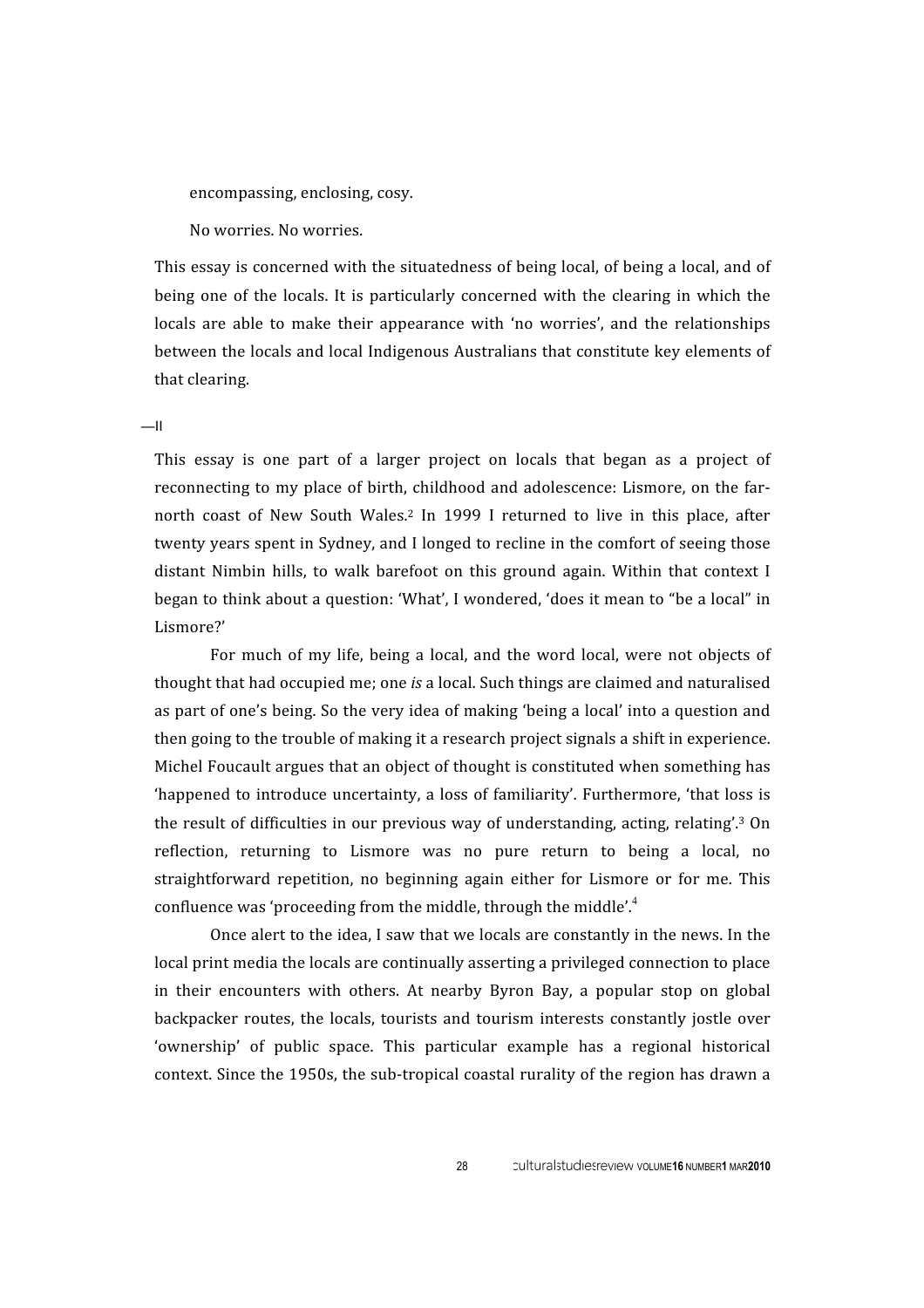significant and steady sea- and tree-change migration, which accelerated from the 1970s onwards.<sup>5</sup> For the country-minded Lismore of the 1970s it was the Aquarius Festival at nearby Nimbin, an alternative student happening held over ten days in 1973
which
never
really
ended,
that
gave
the
locals
greater
cultural
visibility.
Thirty years
 later
 the
 'hippie'
 or
 'new
 settler'—local
 divide
 has
 blurred
 considerably, though often reinscribed in situations of cross-cultural tension. In these and a range of
other
contexts
questions
of
who
properly
belongs
here,
who
may
assert
cultural possession of public space, and who may or may not speak for a place, are often settled in terms of who is or is not a local and, failing that, who is the more local. While my interest (and local identity) is located in Lismore, making place important to identity is not just a local or a rural thing; the locals also make metropolitan appearances,
 sometimes
 with
 national‐scale
 inflections.
 For
 example,
 when
 the locals of Sutherland Shire (locally known as 'The Shire') asserted their right to enforce
local
ways
of
belonging
during
the
Cronulla
riot
of
2005,
this
was
more
than an issue of local beach etiquette: it was an assertion of national possession as well.<sup>6</sup>

This sense of possessive localism is one I understand and often inhabit. Despite my twenty year absence from Lismore I still regard myself as 'a local'. Generations of births and deaths in the Lismore area provide me with a landscape layered
with
 family
stories,
while
my
own
childhood
and
 teenage
years
in
Lismore intertwine places,
 history,
 home,
identity
 and
 personal
 experience
into
 a coherent and chaotic whole. It is this family history and personal experience on which I base my claim to being a local in this place.

Through embodied experience I came to think of certain places in and around
 Lismore
 as
 having
 particular
 significance
 for
 me,
 and
 over
 which
 I
 felt
 a 'special' sort of ownership. Being a local can be very specific. Special among my places
are
a
hillside
and
a
creek
where
I
learnt
to
appreciate
what
I
then
experienced as
my
'natural
environment',
and
which
I
subsequently
recognise
as
an
environment transformed
 through colonial
 agricultural
 practices: in
 that
 sense,
 a
 natural environment indeed. It was here that my friend Dave and I spotted our first tawny frogmouths. We understood the slope of this hill in our bodies, through the threeway
relationship
between
running
'full
pelt'
down
it,
'flying'
over
grass
tussocks,
and staying
upright.
Lower
down
the
hill
we
would
stop
beneath
a
towering
forest
relic we called the Kestrel Tree and stoop to pick up the regurgitated kestrel pellets in an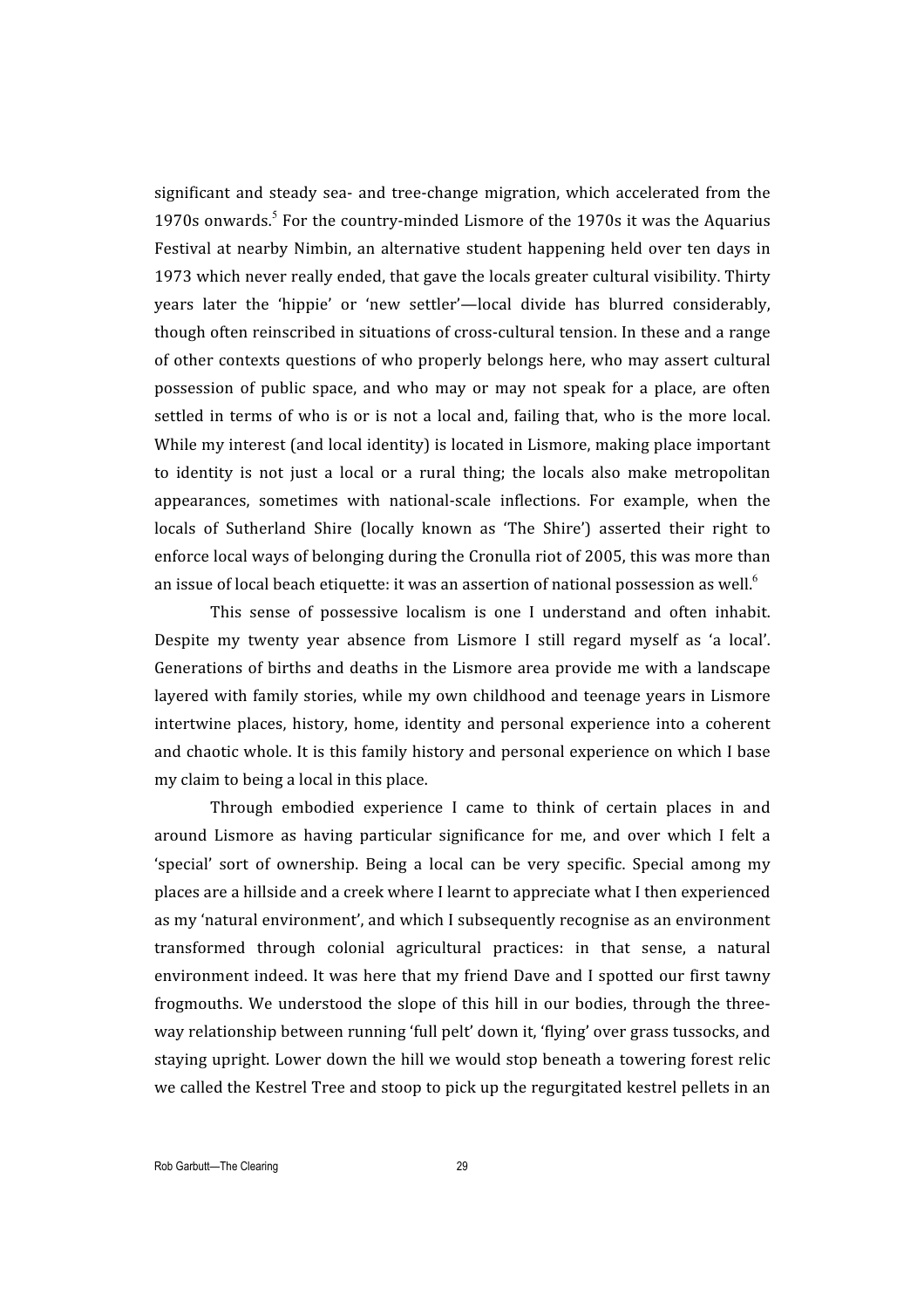attempt
to
discover
the
diet
of
those
beautiful
birds
of
prey
nesting
high
above
us.
It was on this hillside that we would, towards the end of our primary school days, smash the concrete survey markers, and pull up the surveyors' pegs in our naive eleven-year olds' attempt to stop the transformation of our sanctuary into Southern Cross University. And it is here that I began working on this project about being a local. But, as I said, after twenty years living away from 'home', being a local in these ways
could
not
be
repeated.

Perhaps thinking could settle what had become a problem for study. Then
more
trouble
appeared
on
the
horizon.

## $-\mathbf{III}$

In the year 2000 my partner and I went to the annual Fairymount Festival at Kyogle, a town about thirty minutes northwest of Lismore. At this time the debate around the
issue
of
reconciliation
between
Indigenous
and
non‐Indigenous
Australians
was at
its
zenith.
Part
 of
 the
 festival
was
an
exhibition
 of
 reconciliation
art
in
 the
Roxy Gallery, and as part of this exhibition a Sorry Book was placed in one corner. This was
a
message
book,
a
place
for
people
to
respond
to
the
'sorry
business'
detailed
in the *Bringing Them Home* report and, I suspect, a more general site for affirming support for reconciliation in general.<sup>7</sup> Certainly for me the two issues were conflated.

Though
I
agreed
with
reconciliation
I
was
not
committed
to
signing
the
sorry book.
There
was
an
inconvenient
line
of
about
six
people
waiting
their
turn
to
sign and
if
it
had
not
been
for
my
partner's
intention
I
would
have
followed
the
aroma
of a sausage sizzle to the street outside. Nonetheless, somewhat shamed through conformity into patience. I waited my turn. The line in front of me shortened and. peering over the shoulders of others in front, I noticed that this would not just be a simple exercise of signing. In the book there was a 'message' column in which people were expressing something of their feelings. I felt rising panic at the reality of committing
myself
to
some
form
of
substantive
verbal
expression
in
the
sorry
book. What began as conformity became a question of sincerity. What in all honesty could I say of my sorrow when it was more accurate to describe my feelings as a mixture of fear, guilt and confusion: fear of Aborigines even though (or because?) I didn't have any sustained interaction with Aborigines to base that fear on; a degree of guilt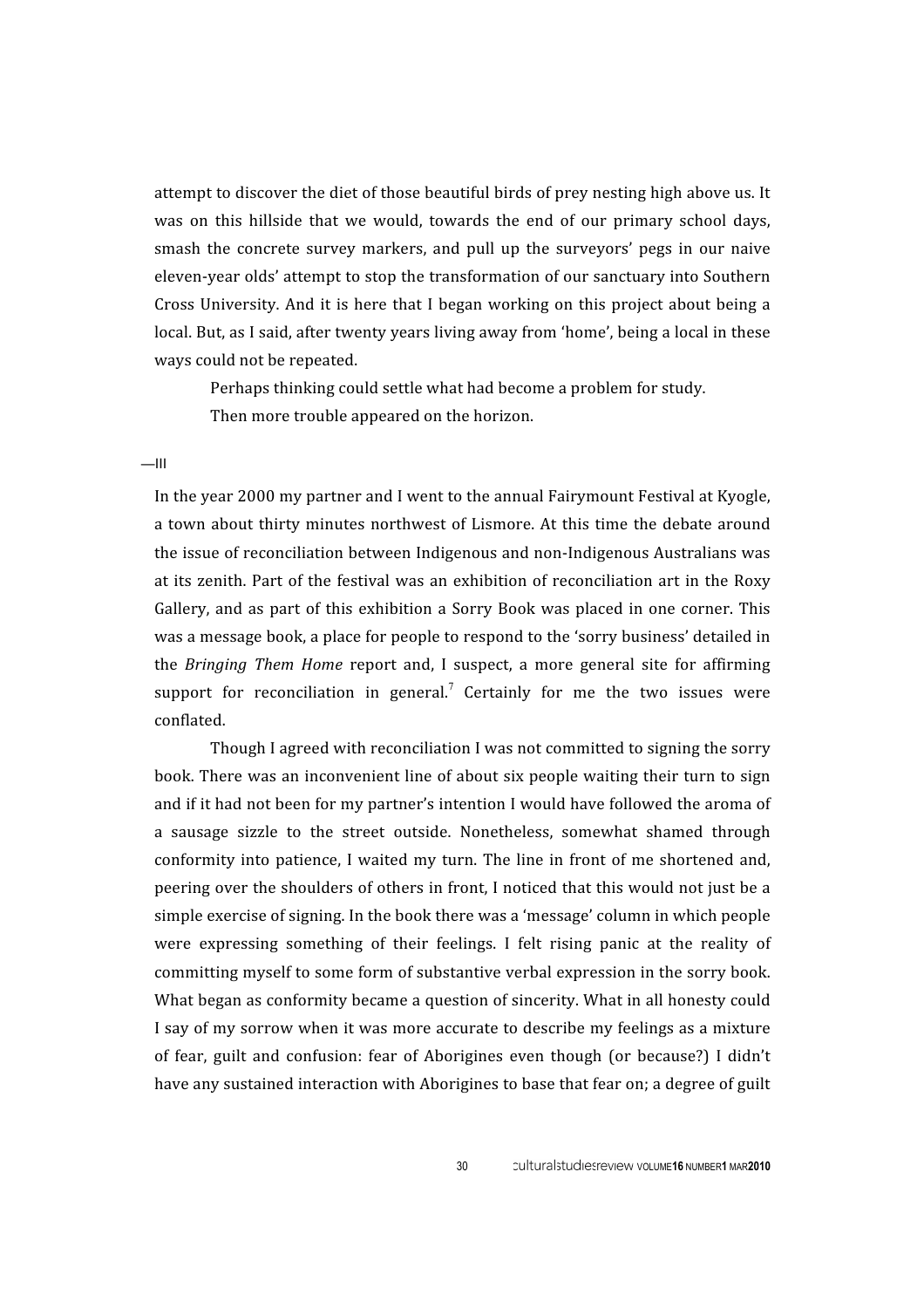at what had happened in the past although I felt distant from it; and confusion about how I fitted into a process of reconciliation to which I had only paid lip-service.

Reconciliation
was
suddenly
becoming
personal
and
this
was
not
a
feel‐good moment.
The
Sorry
Book
demanded
a
conscious
response
to
Indigenous
oppression and
white
privilege.
As
a
representation
of
Indigenous
Australians,
the
book
brought me
face
to
face
with
my
imagined
Other,
an
Aboriginal
mother
of
a
Stolen
Generation child.
As
I
approached
this
vision
the
question
on
her
lips
was
straightforward.

'What do you want to say to me?'

I was at a point in a line at a time when the denial of the Aboriginal presence seemed less
possible.
The
Sorry
Book
was
an
intervention
that
demanded
my
attention
and confounded
my
senses.

In the narrow column headed 'message' I wrote, 'I don't know what to do'.

My
 clumsy
 message
 preceded
 a
 strong
 bodily
 reaction.
 I
 walked
 from
 the Roxy Gallery with legs no longer solidly in contact with my known earth. It was as if I was on shaky ground. The ground of my birth and the personal sites of significance that
 had
 warmed
 me
 with
 nostalgic
 familiarity
 felt
 somehow
 corrupted
 and
 no longer
'mine'.
These
places
had
belonged
to
Bundjalung
people,
were
stolen
and
not returned.<sup>8</sup> I, in turn, had claimed them as my own. I come from here. I'm a local. This is
my
place,
but
now
my
here
was
a
troubled
possession.
There
was
no
going
home. In the terms used by Gooder and Jacobs. I had entered the realm of the 'guiltafflicted',
'dispossessed
settler',
suffering
from
a
Nietzschean
'bad
conscience'
and
a severe melancholy of loss.<sup>9</sup>

In the months that followed, my initial interest in thinking through how one might
reconnect
to
a
sense
of
being
a
local
in
Lismore
took
a
new
shape.
Within
this local identity I was beginning to recognise that someone had been concealed, dissembled. By dissembling, Martin Heidegger proposes that '[o]ne being places itself
in
front
of
another
being,
the
one
helps
to
hide
the
other,
the
former
obscures the latter, a few obstruct many, one denies all',<sup>10</sup> The sorry book was a 'space clearing gesture' that, to me, unconcealed the Aborigines dissembled by the locals.<sup>11</sup> In my mind it brought Bundjalung people out from behind a single category that denies
others'
claims
of
belonging.

While my memory of childhood was of an upbringing that encouraged empathy and compassion, how was it, I wondered, that I had learnt and embodied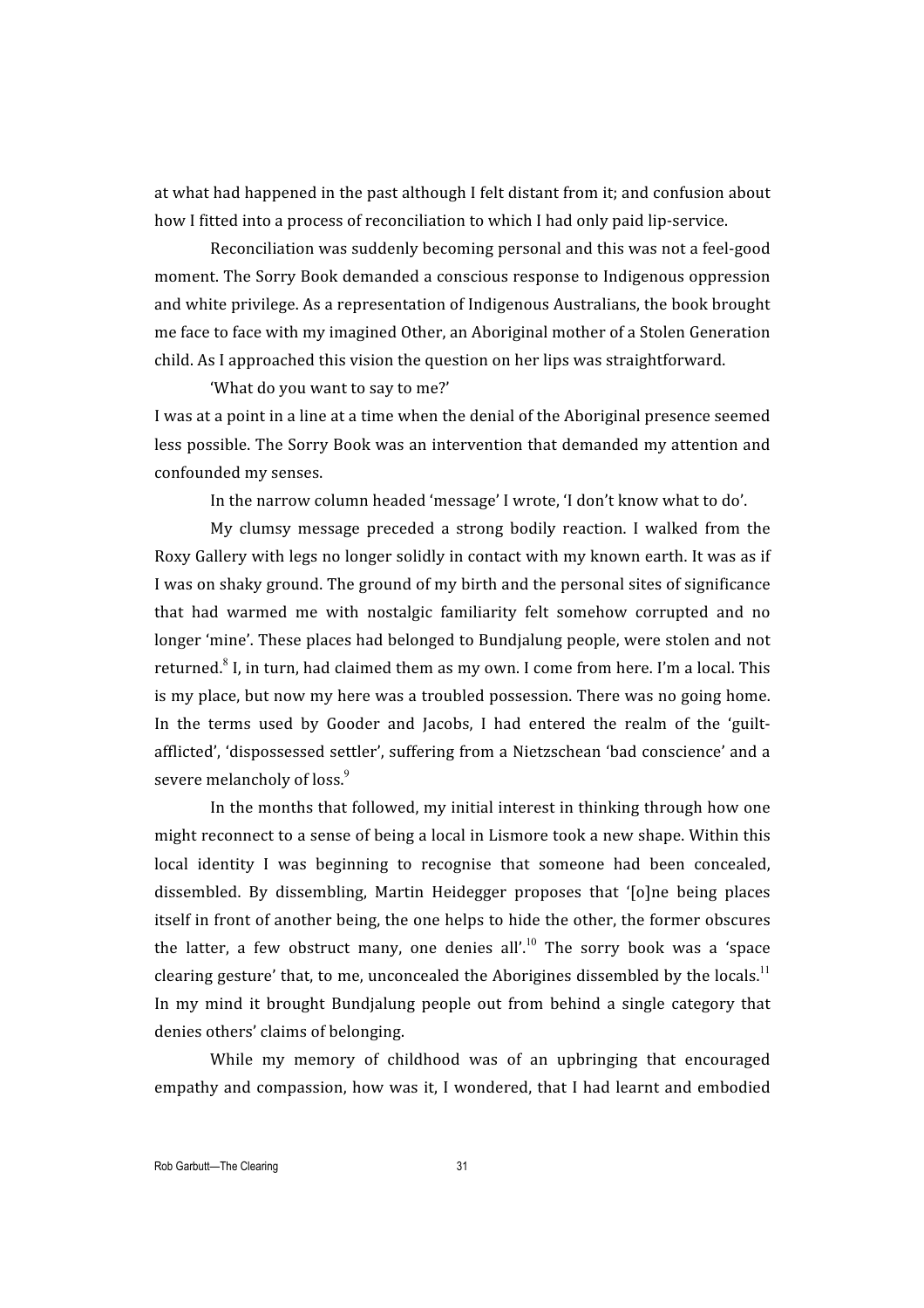this
concealment
and
denial?
How
did
 I *unproblematically*come
 to
consider
myself to be a local? With what concepts and practices have Australian settlers installed themselves
as
'local'
or
'original'?

 $-IV$ 

Developing an understanding of concepts that inform settler practices of 'installation' as locals requires a local analysis. In 'Walking in the City' Michel de Certeau
surveys
New
York
from
his
vantage
point
in
the
theory‐laden
heights
of
the 110th floor of New York's now destroyed World Trade Center: 'looking down like a god',
the
1370‐foot
high
tower
makes
the
'complexity
of
the
city
readable'
but
only, he says, as a work of fiction. The theoretical panorama of the city is based on vision, 'the solar Eye', the 'lust to be a viewpoint and nothing more', that misunderstands the practices of the walkers who 'make use of spaces that cannot be seen'.<sup>12</sup> To develop some understanding of the world of practices one must first 'descend' from theoretical heights and walk, criss-crossing the city with paths that begin to give shape to the topography of interest.<sup>13</sup> These paths, or narratives, become 'a field of operations within which theory is itself produced'.<sup>14</sup> In this case, theory, in its particularity,
cannot
explain
all.

Unlike de Certeau's metaphorical descent to the streets visible from the World Trade Center, in my analysis of local practices I want to return to the site of Lismore on the coastal plain in eastern Australia. What theory of local practices can be
 produced
 here?
 One
 hundred
 and
 sixty
 years
 ago
 and
 momentarily
 suspended 1370-feet in mid-air we would descend to crash through the canopy of a rainforest to the dark, dank forest floor below. In the 1850s Mary Bundock wrote of this 'semitropical
jungle',
'I
have
walked
through
it
for
miles
and
never
seen
the
sun
…
As
you stood and looked around your view was bounded by the great brown tree stems which closed in around me'.<sup>15</sup> There is no obvious path through this shadowy world: however, a patch of light draws our attention. We make our way across a composting
 floor
of
leaf
litter
 towards
a
lighted
clearing,
clambering
over
logs
and stopping frequently to unhook the claw-like barbs of the wait-a-while vine from our clothes.<sup>16</sup>

Mary Bundock's 'jungle' became known to (mostly English, Scottish and Irish) settlers as the Big Scrub, a myopic tangle rich in timber. It was the value of this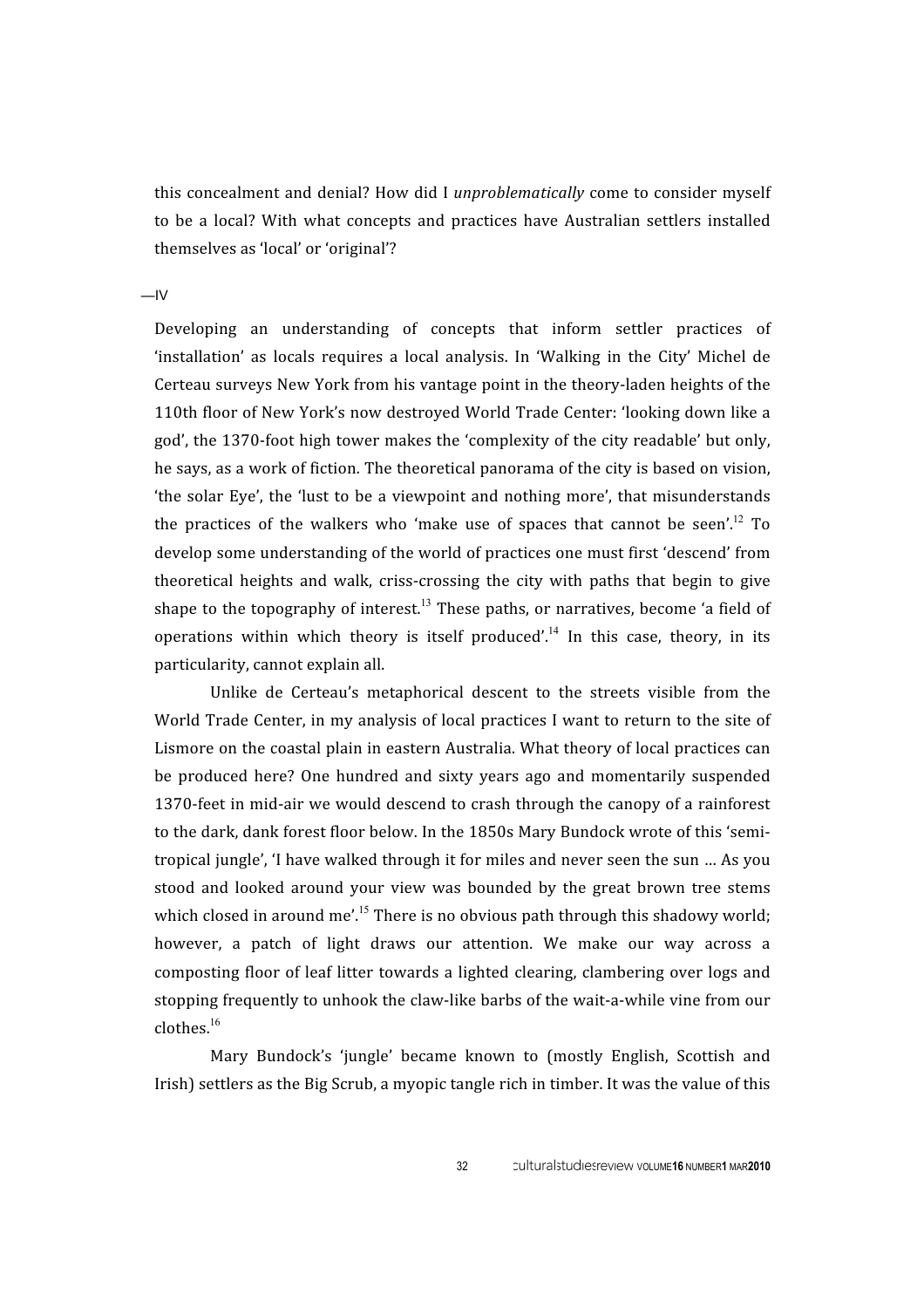timber, especially the large quantities of red cedar, which, with the aid of Aboriginal guides, first drew colonists to it in the spring of October  $1842$ <sup>17</sup>. The Big Scrub was located on a volcanic-soil plateau in the north-east corner of New South Wales covering 700 square kilometres.<sup>18</sup> Tributaries of the Wilson River flowed through the Scrub, and it is at the junction of two of those tributaries, Wilson and Leycester creeks, that the town of Lismore was first surveyed as a site for a village in  $1855$ .<sup>19</sup> Clearings, such as the one that draws our attention in the darkness, occurred naturally
 within
 the
 Scrub,
 and
 in
 the
 settler
 tongue
 these
 were
 named
 with
 the suffix 'grass'; hence just outside Lismore there is Chilcotts Grass, Howards Grass and Lagoon Grass. For the cedar cutters these grasses provided relief from the claustrophobic
 rainforest,
but
more
importantly
provided
 relief
 from
 the
labour
 of clearing which was needed for erecting shelters in the forest. $^{20}$ 

Perhaps
more
significantly
for
these
colonists,
the
grasses
provided
pasture for the bullock teams that pulled sawn logs through the rainforests to creek banks for the downstream leg of the journey to mills and the Sydney and London markets. Once within these clearings, bullocks could be left to roam, as they would not wander into the vast expanses of forest where there was insufficient fodder.<sup>21</sup> Many of
the
earliest
named
grasses
were
named
after
timber
getters
or
owners
of
bullock teams: Chilcotts Grass, Dan's Grass, Oestrich's Grass and Webster's Grass.<sup>22</sup> These clearings
were
 productive
 spaces
in
 the
 form
 of
enclosures
 that
enabled
economic survival for the early colonists. They may have also been early sites of sustained contact
with Bundjalung
people
in
the
Lismore
area.
While
the
grasses
appear
to
be natural
 in
 origin,
 many
 of
 these
 clearings
 were
 used
 by
 Aborigines
 as
 ceremony grounds, and were kept clear for that purpose. $^{23}$ 

In the 1840s and 1850s grazing of livestock in the Lismore district took place on 'runs', extensive leasehold properties on open forested country to the west of the rainforest that required little large-scale clearing. Likewise, timber getters working the Big Scrub did little large scale clearing. They worked by picking out high value trees one by one. This situation changed when crown land was made available to selectors as freehold property with the passing of the Robertson Land Acts of 1861. In 1862 clearing made a significant transition from noun, to verb, and back to reworked noun. Selectors started to take up selections in the Big Scrub for intensive agriculture. It was now that the grasses provided significant sites from which to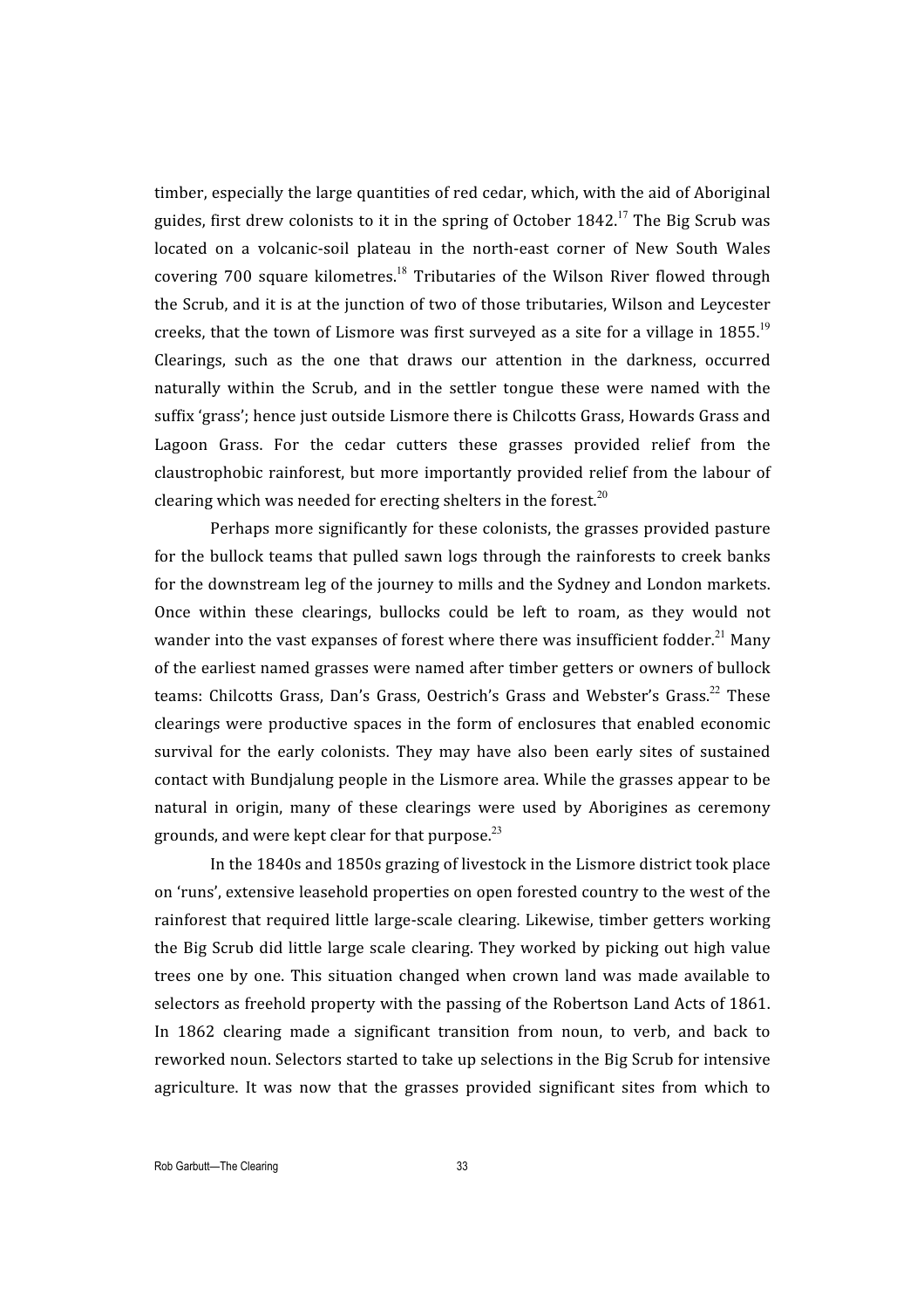stage a project with determined civilising intent: the clearing of the Big Scrub for 'improvement' and cultivation. The significance of the grasses to selectors as available
pasture
within
the
thick
rainforest
was
such
that
in
1880
it
was
proposed that a series of them should be reserved as public commons.<sup>24</sup> Clearing of the Big Scrub was so rapid, however, that the reserves were never gazetted. A race was on. Selectors depended on creating pasture and cropland in order to pay off and satisfy the requirements of their three-year government loans. To this end, government surveyors made regular journeys to determine the extent of selectors' clearings and buildings, the 'improvements', and from these determine if an additional loan repayment was required.<sup>25</sup> Clearing was a personal financial imperative, an element of new land ownership laws, and an instrument of the ideology of 'improvement'.<sup>26</sup>

Today the clearing of the underbrush, vines, dead wood and timber of the Big Scrub has become the stuff of local history and pioneering legend. The clearing of
the
Bundjalung
people
from
that
same
land
is
the
stuff
of
silence.
In
an
ecological lament Harry Frith states that 'until 1842 no white man had penetrated [the Big Scrub] and, until 1862 no farmer had dug in its soil. But by 1900 the forest was gone and its ashes, washed into the deep red soil had left not even a black stain on the surface.<sup>27</sup> Not a stain left—another sense of the 'Big Scrub'. We could reinterpret Frith's last sentence as a statement of Aboriginal and settler contact history, though such
 an
 interpretation
 overstates
 colonial
 effectiveness
 and
 ignores
 Aboriginal resilience and resistance. While settlers may often behave as though the colonial project
of
clearing
had
been
 taken
 through
 to
completion,
 this
was
never
achieved. Aborigines
 have
 always
 been
 present,
 yet
 in
 the
 colonial
 imagination
 settlers steadfastly resist seeing the cleared area of the Big Scrub as a shared landscape. Here
the
clearing
takes
the
form
of
a
place
of
concealment.

An analysis of the contemporary use of the word 'local' reveals how, in this cultural
practice,
the
idea
of
being
'a
local'
stabilises
local
settler
belonging
through the concealment of self and others. A local, understood as 'an inhabitant of a particular locality' is a *substantive*, the noun-equivalent, of the adjective 'local'.<sup>28</sup> In the substantive, therefore, the noun which the adjective 'local' modifies is understood, elided, concealed. This opens the question, what is the concealed noun? As is often the case, it is somewhat simpler to determine what the concealed noun is not.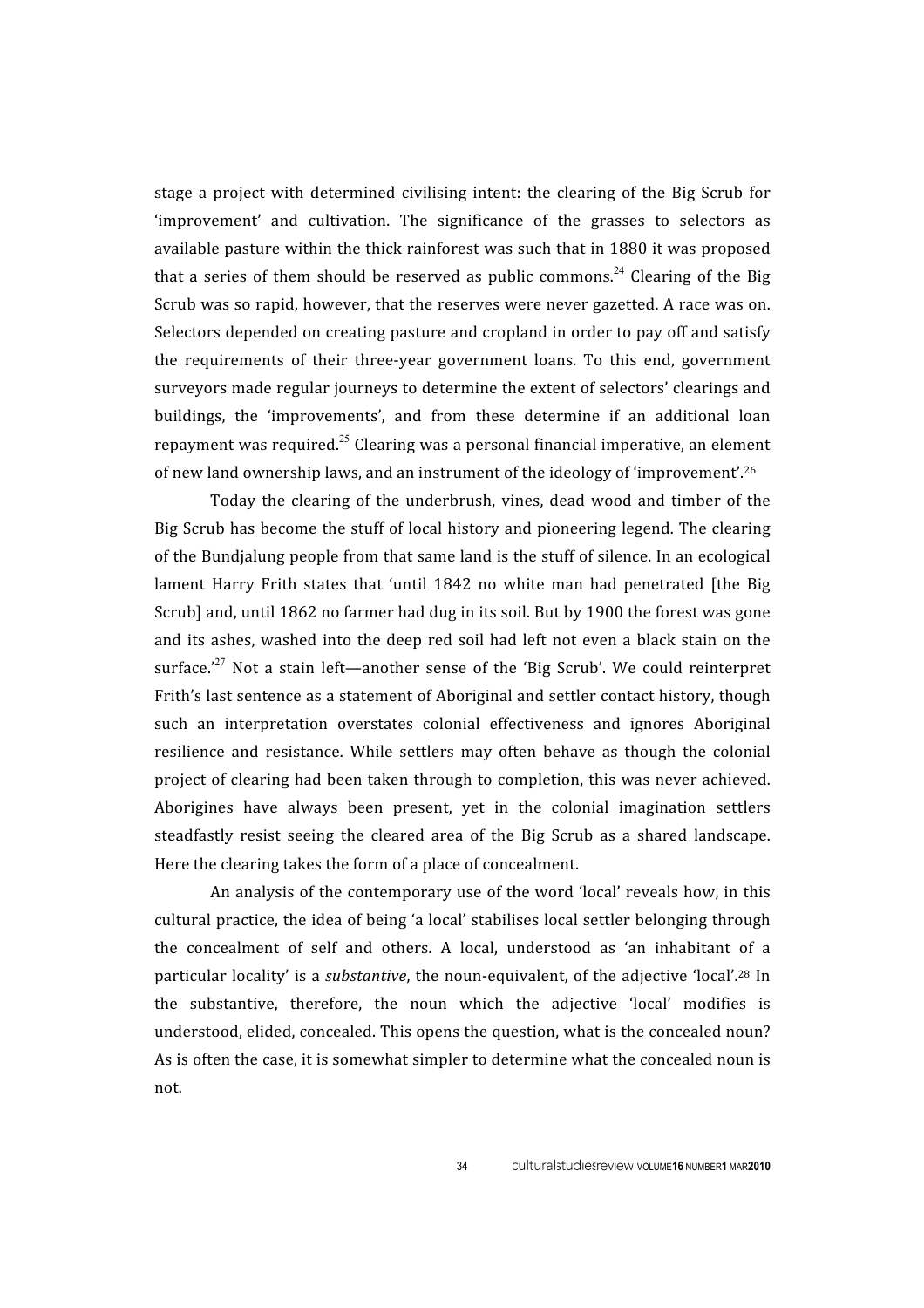A
 critical
 language
 study
 of
 seventeen
 months
 of
 the
 regional
 daily newspaper, *Northern
Star*,
shows
that
within
everyday
settler
discourse
Aborigines are
never
substantive‐locals.29
This,
it
seems,
would
disrupt
the
clearing,
the
place
of 'the
locals',
with
others.
Instead,
Aborigines
are
adjective‐locals.
In
the*Northern
Star* Digby Moran is described as a 'local ... indigenous artist'.<sup>30</sup> Bill Walker, the coordinator
 of
the
Bundjalung
Nation
Aboriginal
 Cultural
Heritage
 Committee,
is
a 'respected
local
identity'.31
These
 two
instances
are
illustrative
of
 the
repeated
use of the term 'local' as an adjective in reference to Aborigines. Local is a modifier of the nouns
'artist'
and
'identity',
indeed
a
modifier
 that
refers
 to
an
imagined
boundary rather than to the land itself. If there was a class of substantives to which 'local' belonged,
we
would
be
justified
in
labelling
them
dispossessives.

The clearing, then, occurs as more than an open field where the Big Scrub once
stood.
It
is
a
'space
clearing
gesture'
which
allows
new
ideas
and
connections
to  $\frac{1}{2}$  develop.<sup>32</sup> In this locale it also connects with past and present physical and psychical practices
of
identity
formation
through labour,
place‐making
and
dwelling.
My
sense of
being
local
emerges
from
colonial
practices
of
clearing
land
that
made
it
available for
agriculture
and
that
created
a
familiar
landscape
when
compared
with
received images of English rurality; and this sense of being local is made unproblematic by clearing
the
settler‐mind
of
Indigenous
others
in
preparation
for
self‐installation
as a local within that space. The language of being a local is itself part of the activity that is enabled and constrained by this clearing.<sup>33</sup>

The idea of 'the clearing' makes its appearance as already troubled, vet compelling
because
of
its
contested
and
locally
layered
meaning.
As
 I
have
already sketched out, clearing as a verb provides individual connections with local historical narratives. These local historical narratives of clearing and cultivation connect to weave national stories. Since the 1800s the colonists and, later, the citizens of Australia,
have
imagined
the
'progress
of
civilisation'
in
forested
areas
to
commence with clearing, and from south of Sydney to north of Brisbane the historical progression from cedar getting via clearing to intensive agriculture is a common storyline.
Contemporary
environmental
and
economic
debates
 over
 the
practice
 of clearing
continue
 throughout
Australia.
To
stop
clearing
is,
many
believe,
 to
retard progress.<sup>34</sup>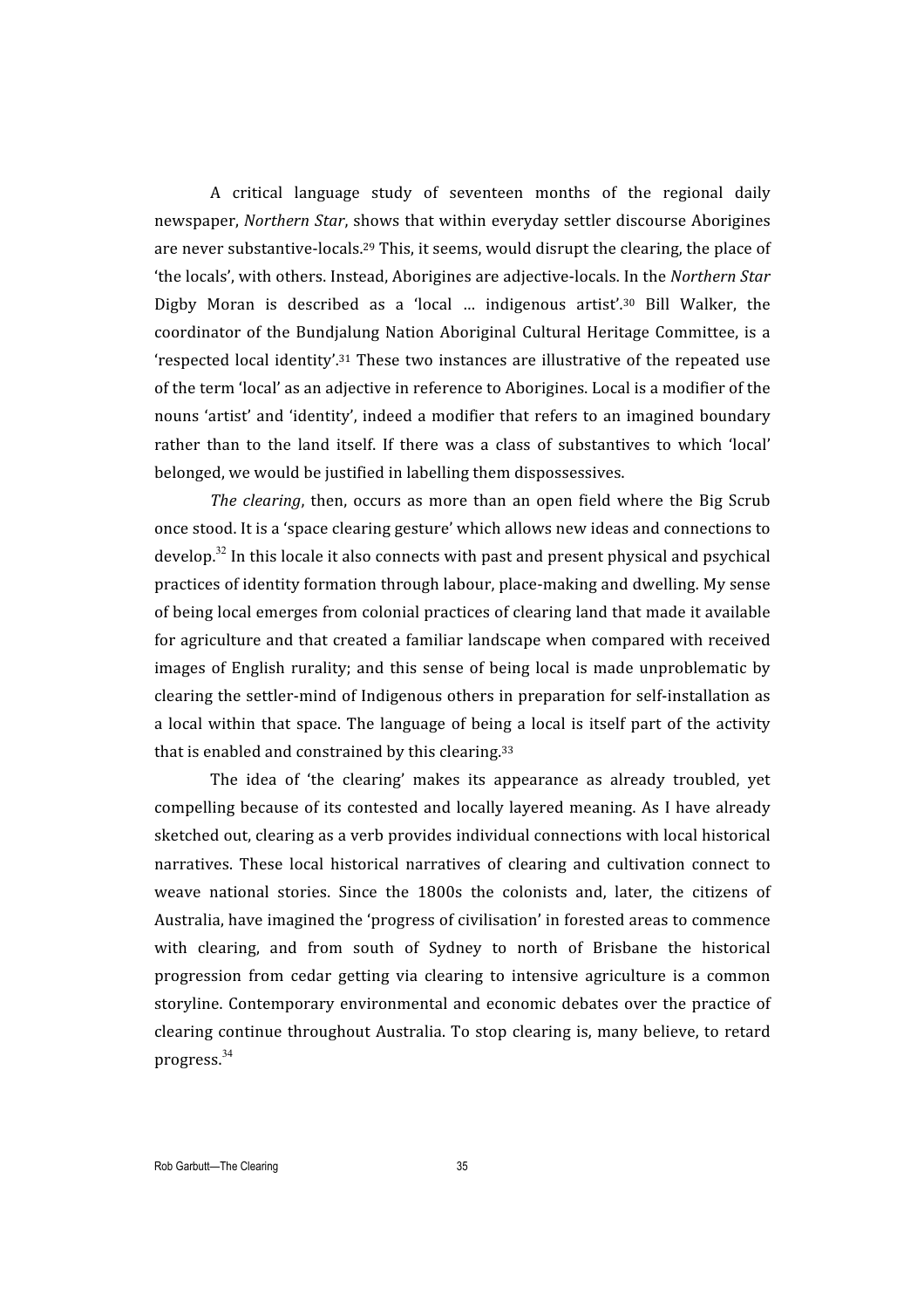The work of clearing, with its local inflections and its individual intentions, results in a socially shared clearing, a stage on which local and national cultural productions
 make
 their
 appearance. Specifically,
 this
 clearing
 is
 an
 open
 place on which being a settler local depends and in which settler Australians find being a *local* is possible. Within this clearing, as a socially shared place, and as an enclosure that excludes and enables, the locals represent a powerful and self-proclaimed limit to
belonging
in
a
place.

 $-V$ 

Martin Heidegger develops the idea of *Lichtung* to explain the specific circumstances, the situatedness, of our being in the world.<sup>35</sup> *Lichtung*, typically a lighted clearing occurring within a forest, here 'designates a bringing to light which is also a clearing of space'.<sup>36</sup> In 'The Origin of the Work of Art' Heidegger introduces the term as follows: 'In the midst of beings as a whole an open place occurs. There is a clearing, a lighting [*Lichtung*].'<sup>37</sup>

Heidegger utilises *Lichtung* as a way of discussing those things and beings that are able to 'show up as something' in our collective midst, things that appear as true.<sup>38</sup> Here, Heidegger's concept of truth derives from his wordplay with the classical
 Greek
 word
 for
 truth, *alethia*,
 which
 he
 reads
 as
 unconcealment
 (*a*  =
 un, *lethe* = conceal (also, forget)). Within the clearing, truths, as beings, are revealed or unconcealed, and within the clearing beings experience what they are, what they can be, and what they are not.<sup>39</sup> As Heidegger puts it, 'only this clearing grants and guarantees passage to those beings that we ourselves are not, and access to the being that we ourselves are'.<sup>40</sup> As '*this* clearing'—it has its particularities—occurs in the 'midst of beings as a whole', it is also a cultural place that is continually being made and remade. As with the clearing of the Big Scrub, it is a place and a work, it has the qualities of a space and an event, of repetition and of change. What appears is 'never [on] a rigid stage with a permanently raised curtain'.<sup>41</sup> Indeed, Heidegger distinguishes *'clearing* as an activity from *the clearing* that results from that activity. Think of a group of people all working together to clear a field in a forest. There is a plurality of activities of clearing, but all this activity results in only one cleared field.'42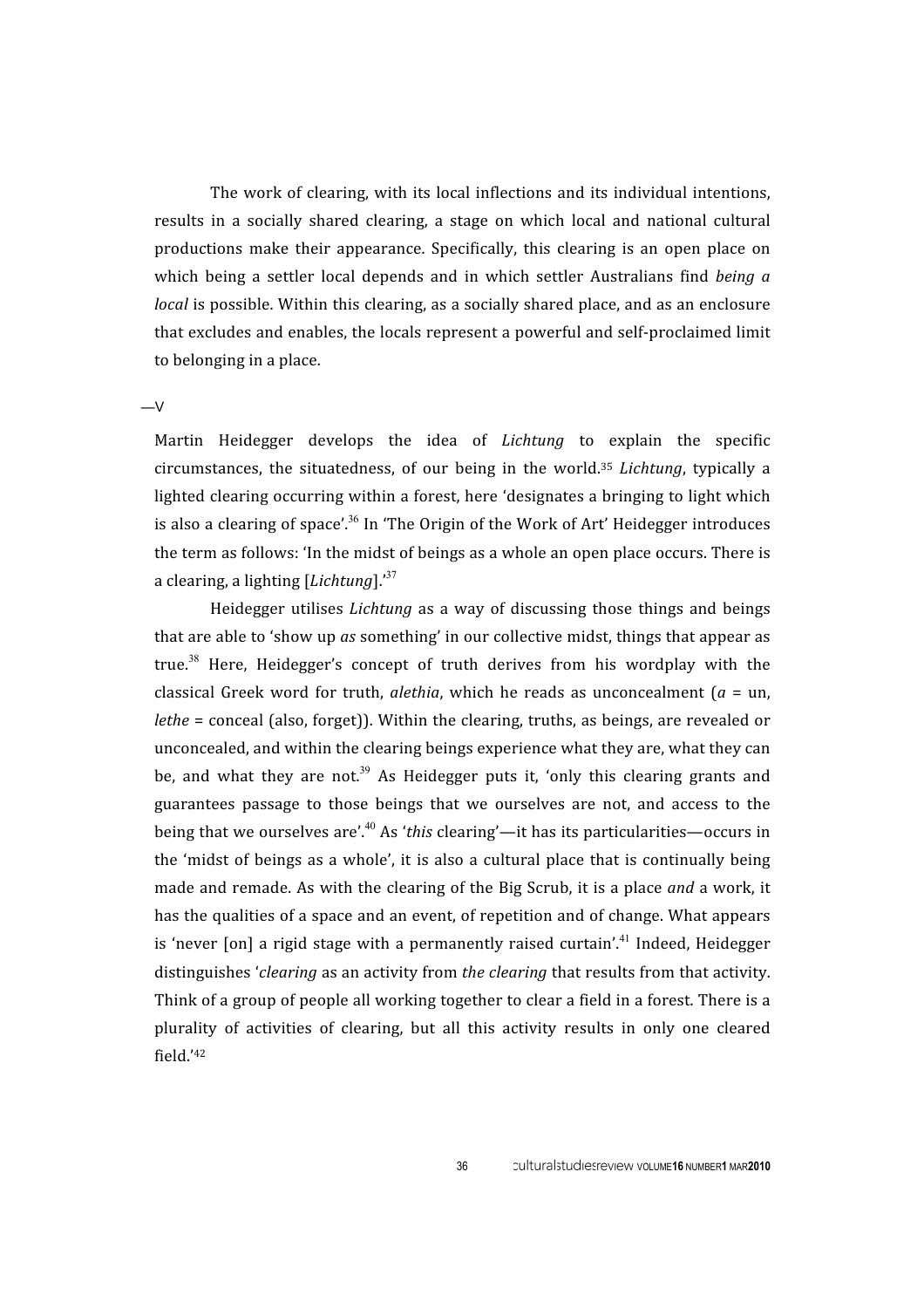The clearing is pre-representational: it is an affective situation that is the background to being. It governs what can appear; what is concealed by what appears; what appears as that which it is not. It is not at all clear, but it shapes. Contributing to the clearing is land; landscapes; the sounds of the clearing, birds, traffic;
 skin
 colour;
 axes,
 saws,
 ceremonies,
 governments,
 property
 lore;
 weather; distance,
markets
and
empires;
language,
newspapers;
inhabitants
of
many
origins; their ways, all together. There is also power throughout this network. The power I have been interested in is in the activity of settler self-representation within a clearing
where
the
lighted
limit
is
Aboriginal
peoples.
The
relationship
of
the
locals to Indigenous people, in that direction, enters the darkness and connects to people who cannot be unconcealed as locals without disruption in return. This is a place that is defensively autochthonous as a consequence, in which locals are fearful of repossession,
and
stories
of
one's
migration
are
repressed.

—VI

The clearing, as I imagine and describe it, connects with a larger-scale clearing in which a literature of settler indigenisation appears, literature that is concerned with theorising
 memory,
 concealment
 and
 place
 in
 local,
 national
 and
 transnational contexts.
Deborah
Bird
Rose,
 for
example,
writes
 of
an
experience
in
which
a
non‐ Indigenous
guide
takes
tourists
across
a
threshold
in
which
'the
mantle
of
belonging to the land (autochthony)' has been imaged as passing from Aborigine to settler.<sup>43</sup> Kate
Grenville
reflects
on
the
motif
of
'concealing
and
simultaneously
revealing'
that accompanied her as she researched her novel The Secret River; a motif that takes form in the language of settlers and the practice of imagining oneself 'going native' while camping in the bush.<sup>44</sup> I have also explored the effects of an 'Australian language of settlement', while Ian McLean has analysed this settler imaginary in Australian art.<sup>45</sup> Literary critic Terry Goldie provides one of the earliest analyses of indigenisation in settler nation-states in his analysis of representations of indigenes in Canadian, Australian and New Zealand literature.<sup>46</sup> Goldie defines indigenisation as the process 'through which the "settler" population attempts to become as though indigenous, as though "born" of the land'.<sup>47</sup> Accompanying this social production of indigenisation is a political production: the land 'as a natural nation'.<sup>48</sup> Indigenisation is necessarily and simultaneously local and national: the 'impossible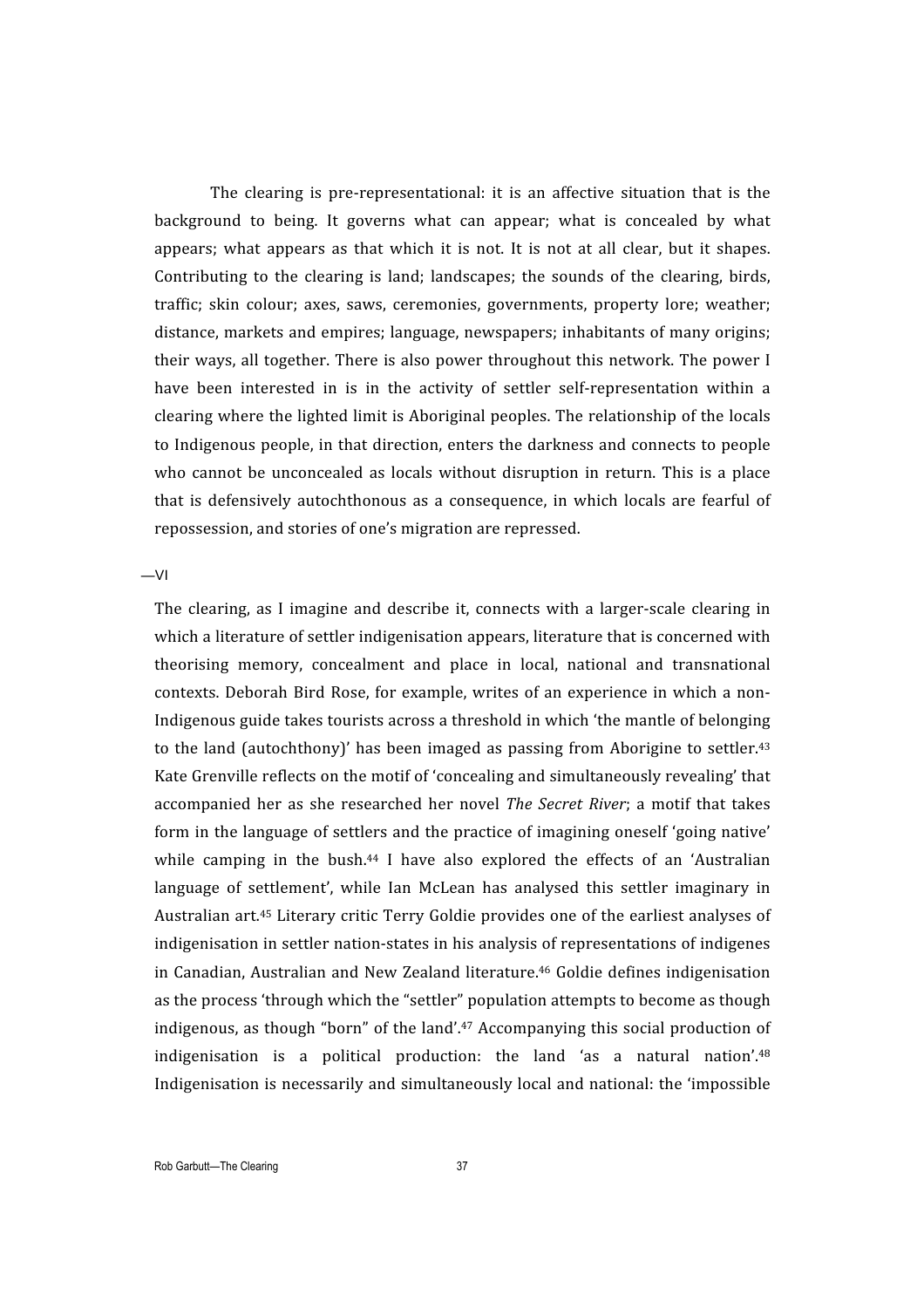necessity' 'to become "native," to belong here'.<sup>49</sup> David Pearson argues that indigenisation represents a move from a settler to a post-settler position which signifies detachment from the British motherland and identification as a "native" of a new land, a move from 'home there' to 'home here'.<sup>50</sup> For Pal Ahluwalia, the 'myth of *terra nullius* was dependent upon the non-recognition of the local population and the "indigenisation" of their white conquerors', a process which began, he asserts, when
'white
colonists
were
locally‐born'.51

In evoking the clearing I am attempting to describe an affective place in which the expression of settler indigenisation is made possible, a place that enables memory and concealment. The particular clearing in this essay, the Big Scrub, in which settler locals like me make our appearance, is a material and pre-conceptual stage
which
limits
complexity
and
connection.
It
designs
a
particular
story,
though
in postcolonising
times
it
doesn't
contain
as
well
as
it
used
to.
In
the
midst
of
the
locals, the clearing allows the possibility of imagining *terra nullius* as truth, from which generations
of
locals
may
be
born
and
bred
and
claim
to
have *always been*from
here. Our stories are not of migration but of local births and deaths, of old families and histories which begin with first selections, pioneering and clearing the Scrub. Our clearing
is
autochthonic,
where
the
locals
are
born
of
the
soil
with
which
they
have mixed their blood, sweat and toil.<sup>52</sup> This local identity is at once both local and national, the locals of this place and the native-born of this nation are coproductions
within
the
limits
this
clearing
affords.

'What, then, is it you want to say to me?'

Responses to this question, words that earlier I put into the mouth of an imagined Stolen Generations mother, echo through this essay. My initial response— 'I don't know what to do'— reminds me of a poem by Geoff Page who writes of the day
a
Sorry
Book
made
the
rounds
of
his
school
staff
room:

…no
more
articulate,

their
phrases
likewise
close
to
mawkish,

cliches
in
themselves
declaring

words
are
not
enough.53

Words are not enough, but they are also one means of expression for settlers questioning how to 'live well in a colonised land'.<sup>54</sup> The clearing, in this essay, is offered
as
one
of
those
expressions.
The
clearing,
following
Heidegger,
is
an
attempt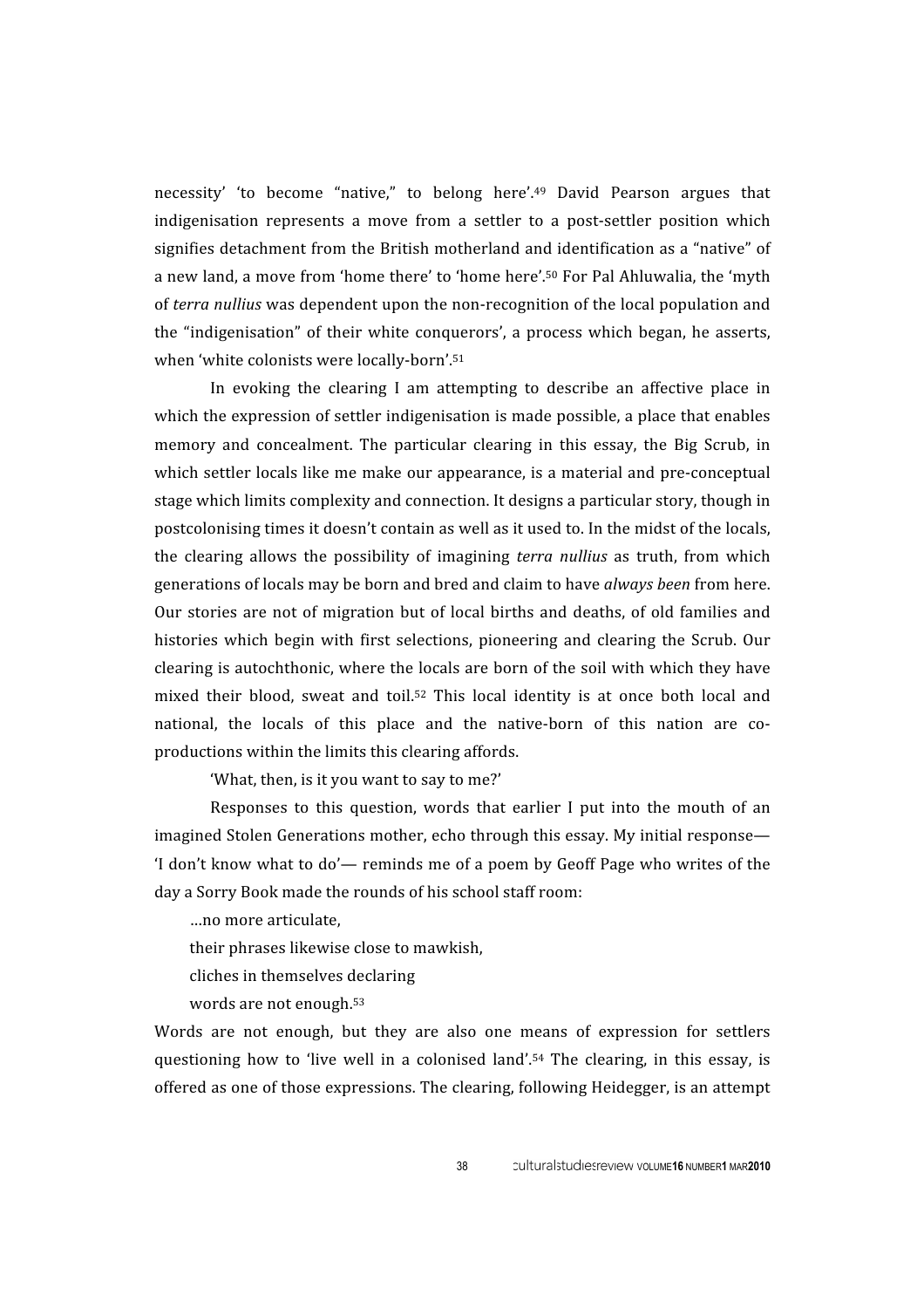to put into words that place which is prior to words and representation, a place of being
and
doing,
that
nevertheless
governs
the
possibilities
of
what
can
be
done
and said. It is the place in the midst of a group of people, in this case the locals, that makes
the
questionable—that
the
locals
are
the
colonisers
and
the
Aborigines
never locals—a possible and natural way of being. The clearing—that place which Heidegger would say we ourselves are<sup>55</sup>—brings to the edge of awareness that which is cleared away or is concealed so that ideas, practices and possibilities can appear. With this awareness, this local place is potentially transforming for the clearing
in
which
we
dwell,
a
place
which
can
be
no
longer
experienced
as
the
same. One wanders in such a place, can't return home, can't walk in the same places even though it is the same land that is walked.<sup>56</sup> Displaced maybe, uprooted maybe, not without worries, becoming allochthonous, not so native-born, not knowing what to do; and for all that open to new possibilities of being connected to and in this place; ways that are opening to others, their connections and belongings; and ways that acknowledge places *and* migrations in local settler identity. Clearing together, in our separateness,
to
create
new
social
places.

Rob Garbutt teaches cultural studies at Southern Cross University, Lismore. Rob's interests include the connections between people, non-people and places, especially that connection called belonging. <rob.garbutt@scu.edu.au>

<u> 1989 - Johann Stein, fransk politik (d. 1989)</u>

—

—NOTES

Rob Garbutt—The Clearing 39

<sup>&</sup>lt;sup>1</sup> Martin Heidegger, Poetry, Language, Thought, trans. A. Hofstadter, Harper & Row, New York, 1971, p. 53.

<sup>&</sup>lt;sup>2</sup> This essay draws extensively on Rob Garbutt, The Locals: Identity, Place and Belonging in Australia and *Beyond*,
Peter
Lang,
Oxford,
2010,
chapter
1.

<sup>&</sup>lt;sup>3</sup> Paul Rabinow, Anthropos Today: Reflections on Modern Equipment, Princeton University Press, Princeton, 2003, p. 18 (quoting and translating Foucault).

<sup>&</sup>lt;sup>4</sup> Gilles Deleuze and Felix Guattari, A Thousand Plateaus: Capitalism and Schizophrenia, trans. B Massumi,
Continuum,
London,
1987,
p.
25.

<sup>&</sup>lt;sup>5</sup> Johanna Kijas, 'Moving to the Coast: Internal Migration and Place Contestation in Northern New South Wales', PhD thesis, University of Technology, Sydney, 2002, p. 116.

<sup>&</sup>lt;sup>6</sup> See: Clifton Evers, 'Locals Only!', in Selvaraj Velayutham and Amanda Wise (eds), *Proceedings of the Everyday
Multiculturalism
Conference*, 2006,

<sup>&</sup>lt;http://www.crsi.mq.edu.au/news\_and\_events/documents/cliftonevers\_000.pdf>; and Aileen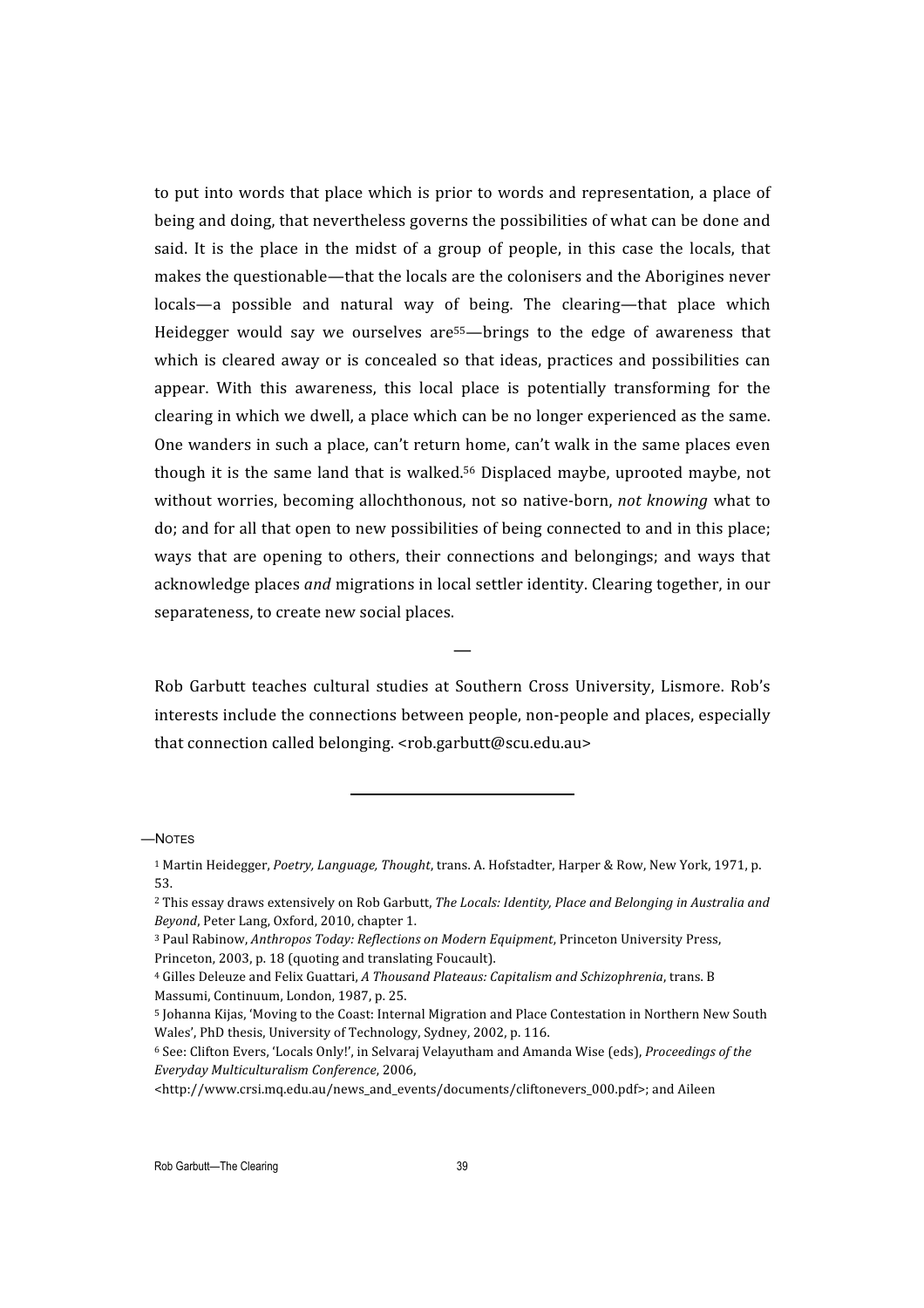Moreton-Robinson and Fiona Nicholl, 'We Shall Fight Them on the Beaches: Protesting Cultures of White
Possession', *Journal
of
Australian
Studies*,
no.
89,
2007,
pp.
149–60.

7
In
1997
the
Human
Rights
and
Equal
Opportunities
Commission,
a
federal
statutory
body,
published its report from the two-year National Inquiry into the Separation of Torres Straight Islander Children from their Families as *Bringing Them Home: National Inquiry into the Separation of Aboriginal and* Torres Strait Islander Children from their Families, HREOC, Canberra, 1997. This report brought into public view the tragic effects on Indigenous communities of Australian governments' policies of removing
children
of
mixed
heritage
from
their
families.
The
oral
testimonies
of
children
and
parents in
the
report
conveyed
the
sense
of
ongoing
trauma
experienced
daily
by
many
Indigenous
Australians as a result of assimilation policies that were in effect from the early 1900s to the early 1970s. These removed children became known as the Stolen Generations. The *Bringing Them Home* report 'called for those
organizations
directly
implicated
in
the
forced
removals
to
deliver
appropriately
worded apologies to Indigenous Australians' and that 'a mechanism be established to allow ordinary Australians to apologize'. In response to this proposal, Australians for Native Title, a voluntary activist group,
opened
a
'Sorry
Book'
for
public
signing
on
Australia
Day
1998.
This
was
the
first
of
many
sorry books
to
be
opened
for
signing
throughout
Australia.
This
historical
summary
is
based
on
Haydie Gooder and Jane M. Jacobs, "On the Border of the Unsayable": The Apology in Postcolonizing Australia', *interventions*, vol. 2, no. 2, 2000, pp. 238-9.

<sup>8</sup> The people of the Bundjalung nation are the traditional owners of the land around Lismore.

9
Gooder
and
Jacobs,
pp.
232,
236
and
235
respectively.

10
Heidegger, *Poetry,
Language,
Thought*,
p.
54.

<sup>11</sup> Kwame Anthony Appiah, *In My Father's House: Africa in the Philosophy of Culture*, Methuen, London, 1992,
p.
240.

<sup>12</sup> Michel de Certeau, The Practice of Everyday Life, trans. S. Rendall, University of California Press, Berkeley, 1984,
pp.
92–3.

<sup>13</sup> J. E. Malpas, *Place and Experience: A Philosophical Topography*, Cambridge University Press, Cambridge,
1999,
pp.
40–1.

<sup>14</sup> Michel de Certeau, *Heterologies: Discourse on the Other*, trans. B. Massumi, University of Minnesota Press,
Minneapolis,
1986,
p.
192.

<sup>15</sup> Mary Bundock quoted in Eric Rolls, Visions of Australia: Impressions of the Landscape, Lothian Books, South
Melbourne,
2002,
pp.
215–16.

<sup>16</sup> Wait-a-while or lawyer vine is a small sub-tropical palm that grows in the remnants of sub-tropical rainforests around Lismore. It features barbed tendrils that hook into skin and clothing as you pass by, hence
the
common
name.

<sup>17</sup> Charles Jarrett, 'The Pioneers', in Tales of the Richmond, unpublished transcript of the author's notebook,
Richmond
River
Historical
Society,
Lismore,
c.
1902,
unpaginated.

18 Brett Stubbs, 'The 'Grasses' of the Big Scrub District, North-eastern New South Wales: Their Recent History, Spatial Distribution and Origins', Australian Geographer, vol. 32, no. 3, 2001, p. 296. Harry Frith notes
that
the
term
Big
Scrub
'might
not
have
been
a
precise
one'.
Stubbs
agrees.
In
his
research
he found that the Big Scrub has 'at various times been applied generally to the entire stretch of country between
the
Richmond
River
and
the
Queensland
and
New
South
Wales
border',
but
more
commonly 'is understood to apply to that part of the Richmond River catchment situated between the towns of Ballina and Lismore'. This leads to widely varying estimates of the size of the Big Scrub. See Harry Frith, 'The Destruction of the Big Scrub' in Wendy Goldstein (ed.), Rain Forests, National Parks and Wildlife Service,
Sydney,
1977,
p.
7.

<sup>19</sup> *The
Story
of
Lismore:
1879–1929:
Fifty
Golden
Milestones:
Lismore's
Jubilee*, *Northern
Star*,
Lismore, 1929,
p.
5.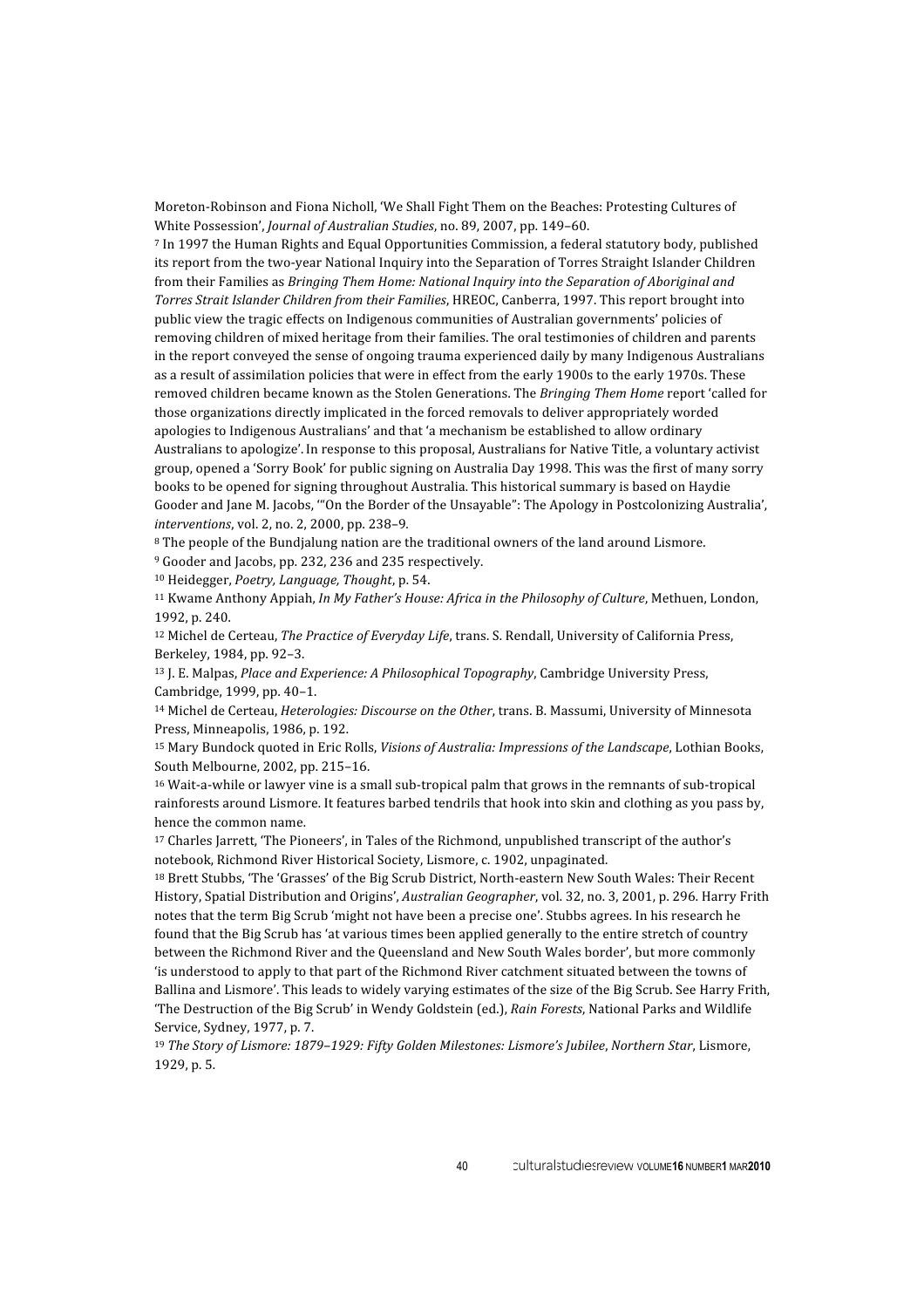<sup>20</sup> Louise Tiffany Daley, Men and a River: A History of the Richmond River District 1828-1895, Melbourne University
Press,
Melbourne,
1966,
p.
36.

21
Stubbs,
p.
297.

22
Stubbs,
p.
304.

23
Stubbs,
p.
297.

24
Stubbs,
p.
311.

25
Stubbs,
p.
312;
Rodney
Harrison, *Shared
Landscapes:
Archaeologies
of
Attachment
and
the
Pastoral Industry
in
NSW*,
UNSW
Press,
Sydney,
2004,
pp.
35–8.

<sup>26</sup> For a detailed discussion see, A. R. Buck, *The Making of Australian Property Law*, Federation Press, Annandale,
2006.

27
Frith,
p.
7.

<sup>28</sup> Oxford English Dictionary, second edition, Clarendon Press, Oxford, 1989, p. 1079 [B1a].

<sup>29</sup> There are some exceptional circumstances where Aborigines are substantive locals, but not in everyday, local use. For a full account see Rob Garbutt, *The Locals*. A brief outline is found in Rob Garbutt,
'Social
Inclusion
and
Local
Practices
of
Belonging', *Cosmopolitan
Civil
Societies:
An*  Interdisciplinary Journal, vol. 1, no. 3, 2009,

<http://epress.lib.uts.edu.au/ojs/index.php/mcs/issue/archive>.

<sup>30</sup> Renee Redmond, 'The Perfect Backdrop for Local Artist', Northern Star, 11 July 2003, p. 5.

<sup>31</sup> 'Co-ordinator Named', Northern Star, 18 February 2004, p. 3.

32
Appiah,
p.
240.

33 Hubert Dreyfus, Being-in-the-World: A Commentary on Heidegger's Being and Time, Division I, MIT Press,
Cambridge,
1991,
pp.
189–91.

<sup>34</sup> Debates on the New South Wales state government restrictions on land clearing through the Native Vegetation Act illustrate this. In a letter to the editor in the *Northern Star* one reader links current tree clearing
to
historical
progress,
saying,
'It
is
very
easy
for
people
to
sit
around
chatting
about
the terrible land clearing of the past 150 years. The fact is that if land had not been cleared to produce food, Australia would not have survived as it is today ... We need the freedom to work our land to the best advantage.' The *Daily Telegraph* reports that farmers are 'fuming' at measures to restrict broad-scale land-clearing they 'believe will effectively "lock up" huge swathes of country, devaluing property prices and
reducing
production'.
See,
respectively,
Rosemary
Archibald,
'Freedom
to
Work
Land', *Northern*  Star, 12 November 2003, 'Letters to the Editor', p. 10; Lisa Miller, 'Farmers Fight for the Right to Run their Land', *Daily Telegraph*, 29 January 2005, p. 17.

<sup>35</sup> Dreyfus, Being-in-the-World, p. 163. My thanks to Dr Erika Kerruish for assisting my understanding of *Lichtung*; any inaccuracies in interpretation are mine.

<sup>36</sup> Leela Gandhi, Postcolonial Theory: A Critical Introduction, Allen & Unwin, Sydney, 1998, p. 54.

37
Heidegger, *Poetry,
Language,
Thought*,
p.
53.

<sup>38</sup> Hubert Dreyfus, 'Being and Power: Heidegger and Foucault', International Journal of Philosophical *Studies*, vol. 4, no. 1, 1996, p. 2.

<sup>39</sup> David Halliburton, *Poetic Thinking: An Approach to Heidegger*, University of Chicago Press, Chicago, 1981,
p.
43.

40
Heidegger, *Poetry,
Language,
Thought*,
p.
53.

41
Heidegger, *Poetry,
Language,
Thought*,
p.
54.

<sup>42</sup> Dreyfus, Being-in-the-World, p. 165.

43 Deborah Bird Rose, Reports from a Wild Country: Ethics for Decolonisation, UNSW Press, Sydney, 2004,
p.
117.

<sup>44</sup> Kate Grenville, 'Unsettling the Settler: History, Culture, Race, and the Australian Self', in Maria Hooke and Salman Akhtar (eds), The Geography of Meanings: Psychoanalytic Perspectives on Place, Space, Land, and Dispossession, International Psychoanalytic Association, London, 2007, pp. 53, 55.